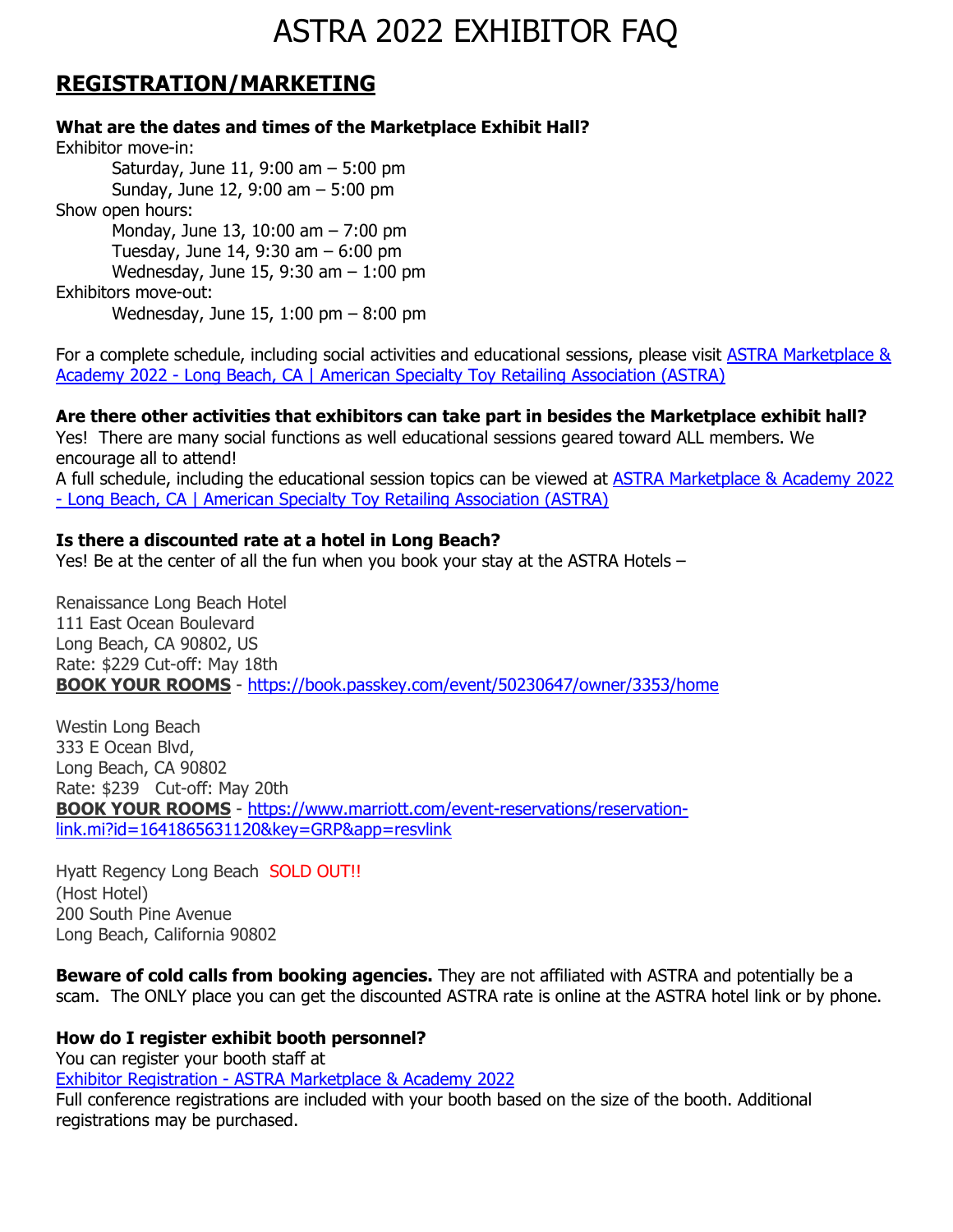#### **What does a Full Conference registration include?**

Full conference registration includes access to all the educational sessions, networking events including the Opening Reception and Toy Sync Battle as well as the Marketplace trade show floor with lunch vouchers.

#### **What does a Trade Show Floor Only registration include?**

Trade show floor only registration includes complimentary access to the trade show floor only for set-up and open hours. All exhibit booth personnel must be registered to gain access to the trade show floor. Trade show only registrations do NOT include access to the educational sessions, social events or any food functions or vouchers.

#### **What marketing opportunities are included in my booth package?**

Every exhibitor gets a complimentary listing on the online exhibit floor plan which will be available to attendees to navigate the exhibit hall at the show. Each listing can include your company name, logo, contact information, tags, social media as well as videos and images – such as show specials. To enhance your floor plan please go to [https://astra2022.expofp.com/,](https://astra2022.expofp.com/) click on the edit icon next to your company address. An email to log-in will be send to the primary contact on file for your company. Once logged in using that link you can add images and videos to your listing.

#### **Are there additional opportunities available to increase your company listing on the floor plan?**

Yes. In addition to the images and videos included with your package, for an additional fee you can have your logo as a banner image on the page or with an enhanced listing your company will be at the top of the page instead of alphabetically.

#### **Are there other promotion and advertising opportunities available?**

Stand out among the crowd! With five days of sponsorship opportunities, we can help design a custom-tailored package based on your unique needs.

Please click the [link](https://drive.google.com/file/d/1U_JKoon-LlxAr-UCuESUCsosv_4kjZf3/view?usp=sharing) below to view the available sponsorships, and then contact Michael Foldeak at [mfoldeak@astratoy.org](mailto:mfoldeak@astratoy.org) to secure your choices! [https://drive.google.com/file/d/1U\\_JKoon-LlxAr-UCuESUCsosv\\_4kjZf3/view?usp=sharing](https://drive.google.com/file/d/1U_JKoon-LlxAr-UCuESUCsosv_4kjZf3/view?usp=sharing)

## **EXHIBITOR SERVICES**

### **[What is an Exhibitor Services W](javascript:toggle_div()ebsite and how do it access it?**

The [Alliance Nationwide Exposition OnLine](https://alliance-exposition.boomerecommerce.com/) is an online ordering portal provided by the show decorator, Alliance Nationwide Exposition that contains event specific information you may need to know such as show hours, exhibitor move-in and move-out times, furnishings included in your booth, show colors, as well as rules and regulations of the facility. Also included are the many services that are offered, such as furniture and accessories, carpet, signage, installation and dismantle labor, material and handling and utilities.

The initial email campaign was sent to each exhibiting company's primary contact to log into the event portal from [ExhibitorAssistance@alliance-exposition.com.](mailto:ExhibitorAssistance@alliance-exposition.com) The sender's name will be Alliance Nationwide Exposition. Because the emails come from an automated email address it sometimes gets blocked by spam filters. Though not required, exhibitors may find it helpful to add the Exhibitor Services email above to their safe senders list.

If you are the primary contact for your organization as submitted on your exhibit contract and you do not have it, you can go to the link here Login to Alliance [Nationwide](https://alliance-exposition.boomerecommerce.com/) Exposition and just click "Forgot Password". From there it will send you a new temporary password to log in with and then you can create your own password upon logging in for the first time.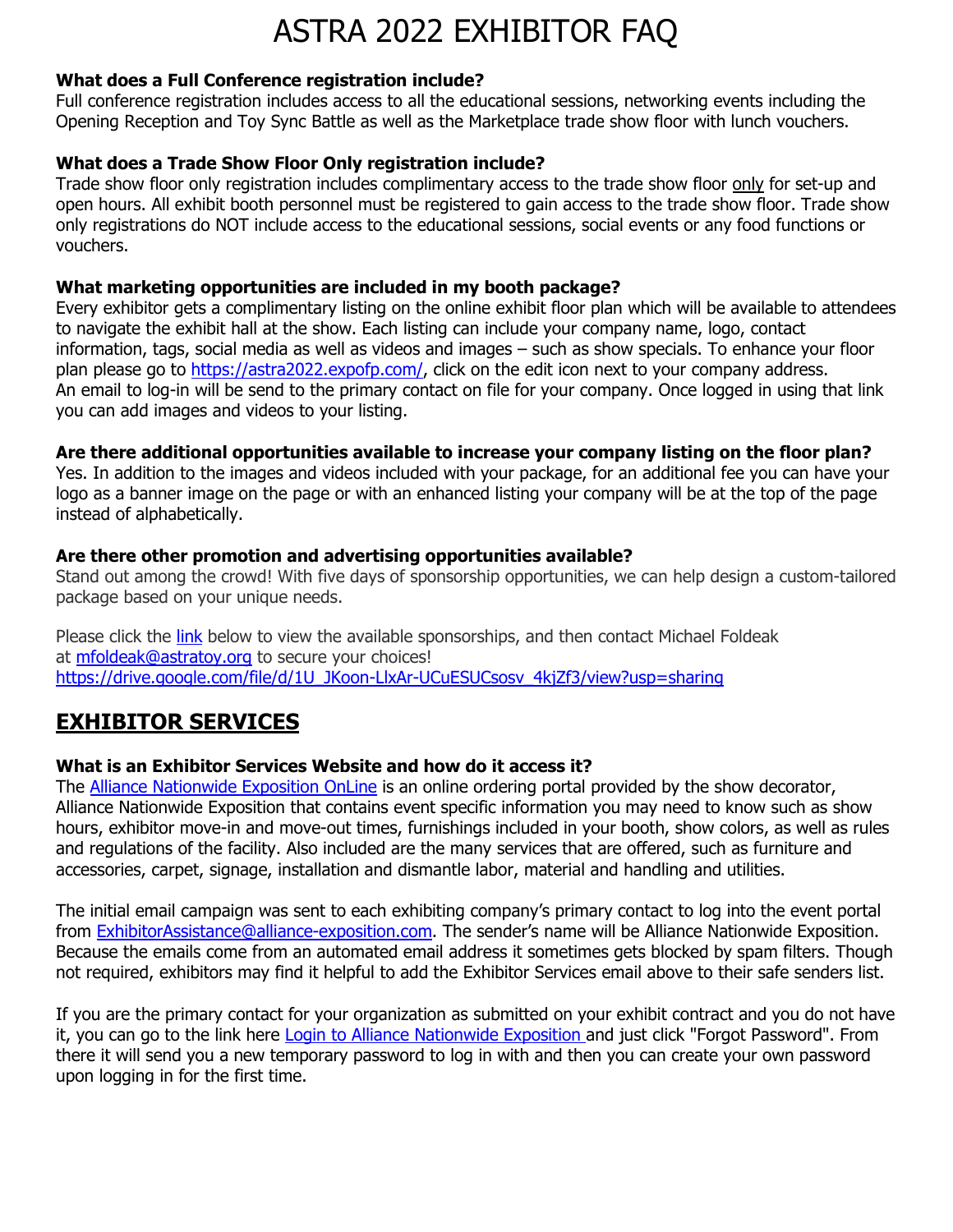#### **When can I set up my booth space?**

Exhibitor move-in is:

Saturday, June 11, 9:00 am – 5:00 pm Sunday, June 12, 9:00 am – 5:00 pm

Exhibitors can access the hall on Monday, June 13 at 8:00 am for any last-minute work in the booth; however, all displays and product must be in the booth space and all empty containers marked for storage by **4:00 pm on Sunday, June 12**, in order for the aisle carpet to be installed and to prepare the hall for opening.

### **What furnishings are provided with my booth space?**

The booth packages listed below are provided free of charge; however, exhibitors who wish to receive the inclusive booth package furnishings **must opt in** by adding the booth package to their shopping cart and completing the checkout process. This step is required to ensure that booth package furnishings are preordered and delivered to your booth in advance.

Choose the appropriate booth package for your sized booth by going to "Show Special Furniture Packages" in the "Shop Departments" drop-down menu on the left hand side of the online ordering system or contact Alliance at [ExhibitorAssistance@alliance-exposition.com](mailto:ExhibitorAssistance@alliance-exposition.com) or by phone at 888.528.2011

Each 10' x 10' booth packages include: 8' high backwall drape in gray/blue/gray 3' high side divider drape in gray 6' long x 30" high x 24" wide blue skirted table 2 chairs 1 wastebasket 7" x 44" black & white ID sign

Each 5' x 10' booth packages include: 8' high backwall drape in gray/blue/gray 3' high side divider drape in gray 4' long x 30" high x 24" wide blue skirted table 1 chair 1 wastebasket Standard gray carpet 7" x 44" black & white ID sign

### **Can I change the color of the skirt for the table included in my booth package?**

The booth package tables come standard with a white vinyl top and blue colored skirting on three sides. Alliance Exposition can change out the table skirt color on the booth package table. There is fee to do this. You can request this change under "Table Skirt [Change"](https://alliance-exposition.boomerecommerce.com/Pages/Event/Detail.aspx?CategoryID=187&PS=12&S=P&D=A&PID=2165) under the "Table" section in the "Shop Departments" drop-down menu on the left hand side of the online ordering system.

### **Are prices of booth furnishings a daily rate?**

No, prices for items ordered from Alliance Exposition such as tables, chairs, carpet, etc. are for the duration of the show. The exceptions would be any labor service and services provided by an outside contractor. Please note that services such as Electrical, Internet, Telephone, and Audio Visual are provided by the event facility. Please be sure to read each independent contractor's form to be aware of rates and service charges.

### **Does carpet come with my booth space?**

The standard 10'x10' booth spaces DO NOT come with carpeting included. Only the aisles will be carpeted in blue. Exhibitors are required to have floor covering for the entire booth space. The entire convention center floor within in the booths must be covered by either carpeting or approved flooring.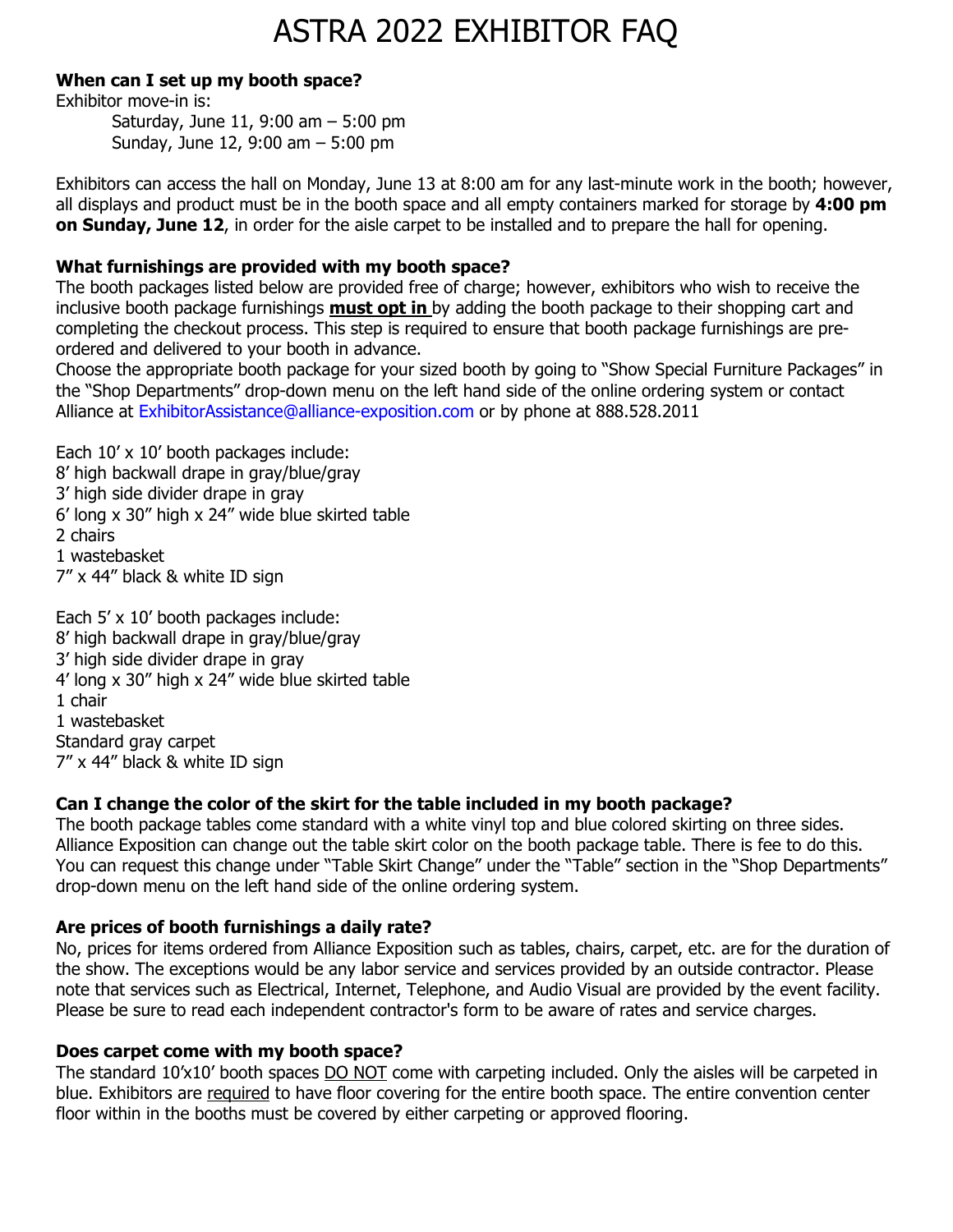#### **Is carpet padding available for my booth?**

Yes, deluxe foam padding can be provided under your carpet for an additional charge. Padding can be ordered on the Carpet& Padding sections.

#### **Can I bring my own carpet?**

Yes, exhibitors may provide their own carpeting for their booth space. Please refer to the [ASTRA Exhibit Rules](https://www.summitexpo.com/astra2022rules.pdf)  [and Regulations](https://www.summitexpo.com/astra2022rules.pdf) regarding floor coverings. Exhibitors who are providing their own floor covering MUST notify Alliance Exposition that they intend to provide their own carpet. You can do so by selecting the "Exhibitor Provided Carpet" under the Carpet section in the "Shop Departments" drop-down menu of the online ordering system or contacting [ExhibitorAssistance@alliance-exposition.com](mailto:ExhibitorAssistance@alliance-exposition.com) or by phone at 888.528.2011

#### **Will my booth be cleaned?**

General vacuuming of the aisle space in front of your booth is provided. Booth carpet ordered from Alliance Exposition will be installed clean. However, once set up begins any cleaning services must be requested. Only those exhibitors who order cleaning will have their booths vacuumed prior to the opening of the show. Cleaning/Vacuuming services are provided exclusively by the Alliance Exposition and be ordered at [Alliance](https://alliance-exposition.boomerecommerce.com/)  [Nationwide Exposition OnLine](https://alliance-exposition.boomerecommerce.com/)

#### **Can I hang a banner/ sign in my booth?**

You may display a sign or banner along the back wall of your booth. Nothing may be affixed to the drape itself as it will damage the material, including the use of pins or tape. Any damage to the equipment is the responsibility of the exhibitor. The sign or banner may not extend higher than the 8' high back drape. "S" shaped hooks will be available at the Exhibitor Service Center to aid in hanging banners from the metal cross bars in your booth.

### **MATERIAL HANDLING / SHIPPING**

#### **What is material handling?**

Material handling, also referred to as freight handling or drayage, is the movement of your materials or freight to your booth, and back to your outbound carrier at the close of the show. Material handling includes the unloading of your materials or freight from your vehicle or carrier, advance storage of your freight at our warehouse for up to 30 days prior to the show move-in, handling and storage of your empty containers during the show, and removal of your materials or freight from your booth for loading onto your outbound carrier.

#### **Is there a charge for material handling?**

Yes, material handling charges are determined by the weight of your materials. The weight is rounded up to the next hundred pounds (cwt.) and charged accordingly to the rates listed in the Exhibitor Service Manual. Please note that material handling does not include the cost of shipping your materials to and from the advance warehouse or event venue.

#### **What is CWT?**

A CWT (or hundred weight) is a unit of measurement equaling 100 pounds. Material handling charges are determined by the number of cwt's per shipment. For example, 800 pounds would be 8cwt's. Please note, all shipments are rounded to the next hundred pounds, if your shipment is 345 pounds, it would be considered 400 pounds or 4cwt's.

#### **Does material handling include the cost for me to ship my material?**

No, material handling is the cost associated with getting your materials to your booth either from our advance warehouse or show site dock. This should not be confused with the cost to ship your materials from your company to the warehouse or event facility. Please make sure all shipments through your carrier are pre-paid, collect shipments will not be accepted**.**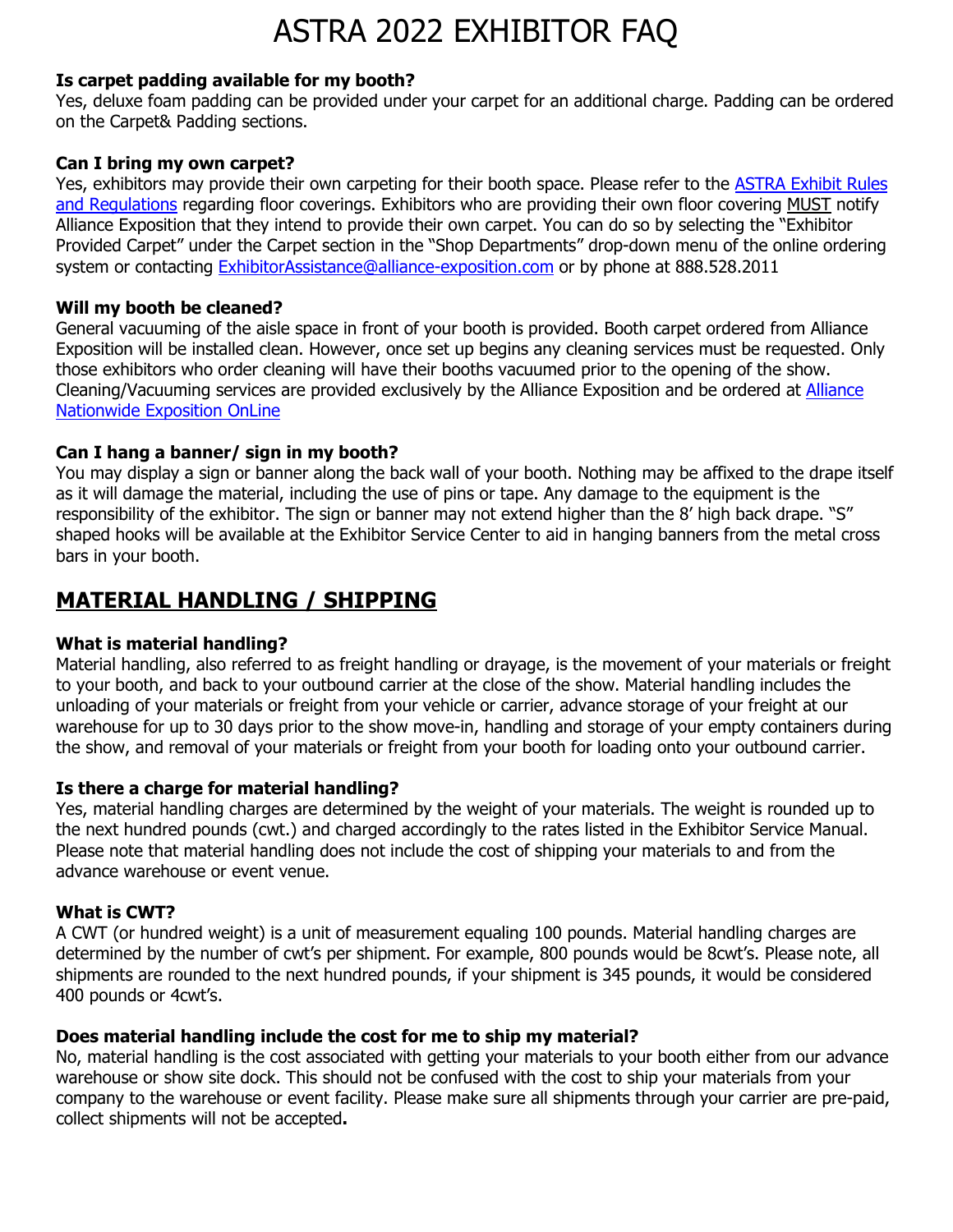#### **Do I need to order a forklift?**

Material handling charges include any forklift use necessary to move your freight to your booth space. However, it may be necessary to order forklift labor for additional work such as repositioning of materials or displays in your booth after the original placement, moving or uncrating heavy displays and machinery, or placing exhibit headers or top sections.

#### **What are the advantages of shipping my material to the advance warehouse?**

Alliance Exposition strongly suggests that exhibitors ship to the advance warehouse. This method offers the following advantages:

- Lower material handling rates than shipping to show site.
- Flexible delivery dates and times, as your items can arrive at our warehouse up to 30 days prior to the move-in at the same rate.
- Eliminate additional delivery charges such as weekend overtime delivery or driver wait time.
- Confirm your shipment to be certain all materials have arrived.
- Your freight will be placed in your booth prior to the exhibitor move-in time so you can begin set up as soon as you arrive.

#### **How should I label my materials for shipping to the show?**

For your convenience, pre-addressed labels are included in the Alliance Online website. Please be sure to choose the correct labels depending on the destination you are sending your materials to, either the advance warehouse, or directly to show site. Be sure to fill in your company name, booth number and piece count on the labels.

If you do not use the pre-printed warehouse labels provided, please be sure to include the following information on your address labels:

ASTRA 2022 Marketplace & Academy Exhibiting Company Name/Booth # c/o Alliance Exposition / ABF / ArcBest Freight 405 E Alondra Blvd Compton, CA 90220 Piece  $#$  of  $#$ 

Alliance Exposition will accept materials for 30 days prior to the show set-up. All materials should be shipped to arrive at the advance warehouse no later than **Tuesday, June 7** to avoid any late charges to the standard material handling rates.

#### **Can I ship directly to show site, and when can it arrive?**

Direct shipments will be accepted on **Saturday, June 11**, **2022.** Receiving will take place during exhibitor move-in hours.

Note that materials shipped directly to the Long Beach Convention Center are subject to the show site material handling rates, which are higher than the advance to warehouse rates. Many times, unforeseen delays happen in shipping, so it is highly recommended that exhibitors do not wait to ship to the Convention Center and risk not having all their materials in time. It is strongly recommended that exhibitors ship to the advance warehouse as the costs will be charged at a lower rate. The advance freight is delivered to the booths before any of the direct freight reducing delays in receiving your materials for set up.

If shipping directly to the center is chosen, please use the following address: ASTRA 2022 Marketplace & Academy Exhibiting Company Name/Booth # c/o Alliance Exposition Long Beach Convention Center - Halls ABC 300 E Ocean Blvd Long Beach, CA 90802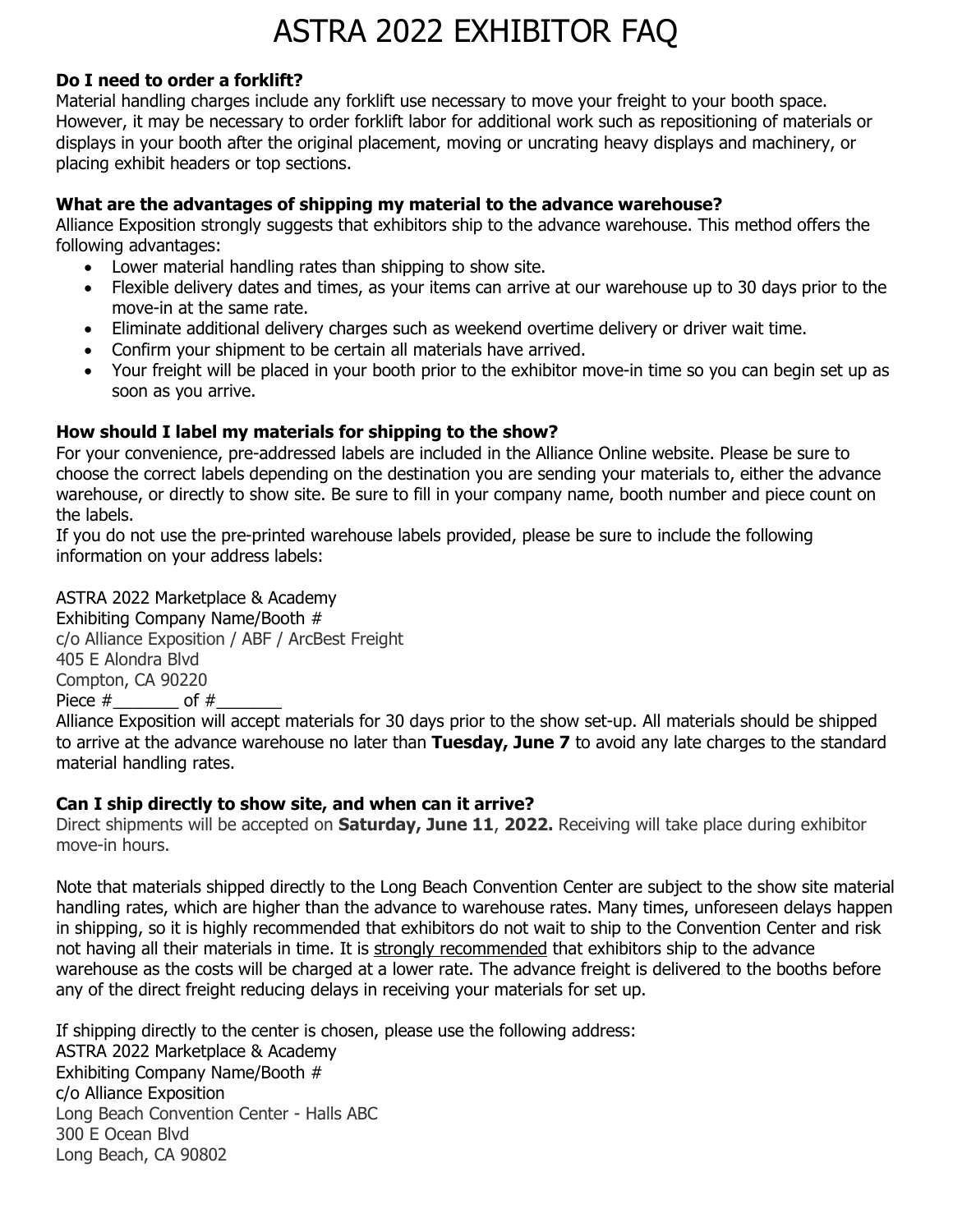#### **What happens to my empty shipping containers during the show?**

Empty Labels can be obtained at the Alliance Exposition Exhibitor Service Desk in the exhibit hall. Be sure to print your company name and booth number on the label before placing on your containers. Make sure to remove all necessary items, as containers will not be accessible during the show. The empty containers will be stored and then returned at the close of the show, after the aisle carpet has been removed to allow forklifts onto the floor. This process goes quickly but will take a couple of hours to complete. Please note that storage of empty containers is included in the Material Handling charge. Exhibitors that did not utilize the Material Handling services may arrange to have their empty containers stored for an additional charge.

#### **Am I required to use ABF, the Preferred Carrier, to ship my freight or materials?**

No, exhibitors are free to ship their materials both inbound and outbound using any carrier they choose. ABF is the Official Show Carrier and happy to assist with all of your shipping needs. Contact ABF at (800) 654-7019 or tradeshow@arcb.com. For your convenience, Alliance Exposition will have representatives from ABF on show site to assist with your outbound shipping needs.

#### **When must my outbound freight be out of the hall?**

Due to contractual agreements with show management and the event facility, exhibitors must arrange for outbound shipments to be picked up during the date and times listed in the Exhibitor Service Information. Alliance Exposition is required to have all equipment and materials removed from the facility by a certain time. Unfortunately, no outbound freight can be left in the exhibit hall, on the loading dock or on the facility property for pick-up at a later date. All freight must be picked up by the exhibitors designated carrier prior to **8:00 pm on Wednesday, June 15** or the items will be rerouted onto ABF, the on-site carrier.

#### **What happens if my outbound freight carrier doesn't show up?**

In the event your chosen carrier fails to pick-up during the designated dates and times of move-out, outbound freight will be re-consigned to the designated preferred carrier for the event, ABF. Please be sure to contact your carrier and confirm a pick-up prior to turning in your Bill of Lading. When filling out your Bill of Lading, please provide a contact number for your chosen carrier. Be sure to read the "Outbound Shipping" section on the left hand menu of the Alliance Exhibitor Online for more information.

#### **Will there be an organization to donate product at the end of the show?**

As in past years, ASTRA will be teaming up with a charitable organization to receive all donated product at the end of the show. Donated items can then be left in the booth or brought over to the donation center located in the exhibit hall.

## **LABOR**

### **Do I need to order labor to set up my booth?**

Exhibitors may set up their own booth without the use of union labor provided that:

- All work is performed by full time employees of the exhibiting company and have exhibitor badges - No power tools are used

Please note, these regulations apply only to the set up and dismantle of your booth display, such as custom booths, pop-up booths, hard wall, truss, etc. Exhibitors are not required to hire labor, nor are they limited by time, other than the allotted move-in time, for product placement and merchandising,

#### **Are there any restrictions as to how my booth can be set?**

Yes, please refer to **[ASTRA's Booth Display Rules](https://summitexpo.com/astradisplayrules.pdf)** and the **Rules and Regulations** in the exhibitor contract and the Exhibitor Service Website. The maximum height of is allowed only in the rear half of the booth space, with a 4' height restriction imposed on all materials (cases, shelves, risers, racks, etc.) in the remaining space forward to the aisle. Note: when three or more linear booths are used in combination as a single exhibit space, the 4' height limitation is applied only to that portion of exhibit space which is within 10' of an adjoining booth. This arrangement will allow a reasonably unobstructed sight line to exhibitors from the aisles.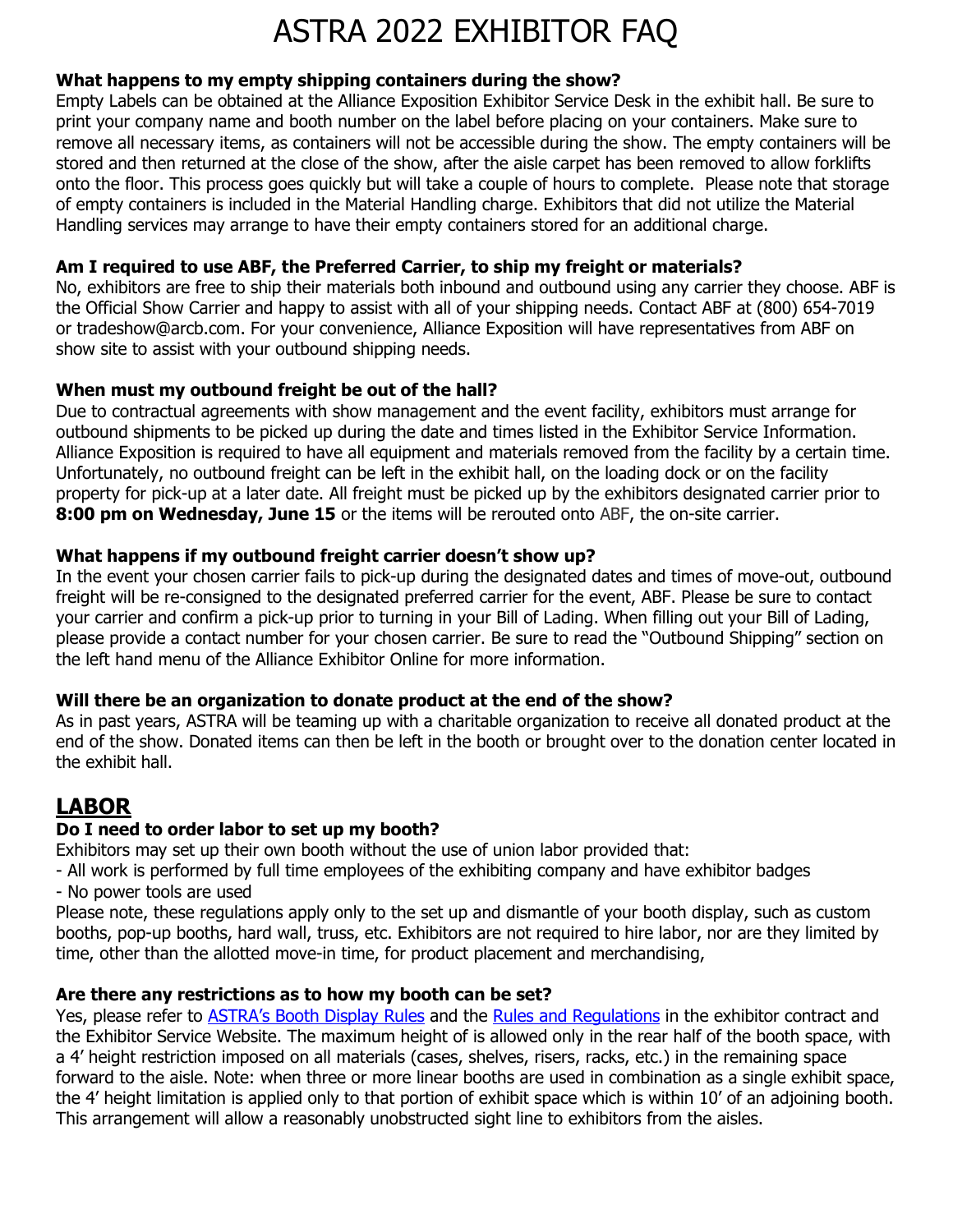#### **What is an EAC?**

Exhibitors are allowed to hire Installation & Dismantle (I&D) companies, other than Summit Exposition, the official contractor, to set up and tear down their booths. These I&D companies are referred to as an Exhibitor Appointed Contractor (EAC) or a Non-Official Contractor. All companies utilizing and EAC are required to submit a Certificate of Insurance to exhibit@astratoy.org. All EAC's are required to follow local union jurisdictions.

#### **Do I need to be present if I order labor from Alliance Exposition?**

Exhibitors may choose from two options when hiring labor from Alliance Exposition: - Alliance Exposition Supervised: For a supervision fee, Alliance Expo will install and dismantle your booth in your absence. Please be sure to include any specific instructions or details with your Labor Order.

- Exhibitor Supervised: An employee of the exhibiting company is responsible for supervising all work performed. The exhibitor must check in at the Alliance Exposition Exhibitor Service Desk to pick-up their scheduled labor and return to the Service Desk at the completion of work to sign out their labor.

## **GRAPHICS**

#### **Does a sign come with my booth?**

Each booth will receive a complementary 7" x 44" ID sign containing the company name and booth number, printed in black on a white card stock. ID Signs are generated from how your company is listed on the online floor plan [https://astra2022.expofp.com/.](https://astra2022.expofp.com/) If you would like your company name to read differently than how it is listed, please use the link provided in the email to update your listing or contact ASTRA at [exhibit@astratoy.org.](mailto:exhibit@astratoy.org)

#### **Can I add more information to my ID sign?**

Basic ID signs are a part of the booth package to contact only the company name and booth number. Alliance Exposition can modify ID signs to include color, logos, etc., for a charge.

## **UTILITIES AND ADDITIONAL SERVICES**

### **How do I order Electricity?**

Electrical is provided by Edlen services Please order online at<https://ordering.edlen.com/> or using the PDF form in the exhibitor site. If you have additional questions or need more information, please feel free to contact Edlen at (714) 985-1480 or [Anaheim@edlen.com.](mailto:Anaheim@edlen.com)

#### **How do I order Audio Visual?**

Audio Visual is provided by Projection AV.

Please order using the form in the exhibitor site.

If you have additional questions or need more information, please feel free to contact Projection at (562) 499- 7546 or [lbcc@projection.com.](mailto:lbcc@projection.com)

#### **Internet?**

Telecommunication Service at the Long Beach Convention Center is provided exclusively by Smart City If you any questions, and would like to speak to a Smart City Networks representative please call (888) 446- 6911.

#### **Do I need additional lighting for my booth?**

The Long Beach Convention Center has powerful overhead lights installed in the exhibit hall so additional lighting is not necessary.